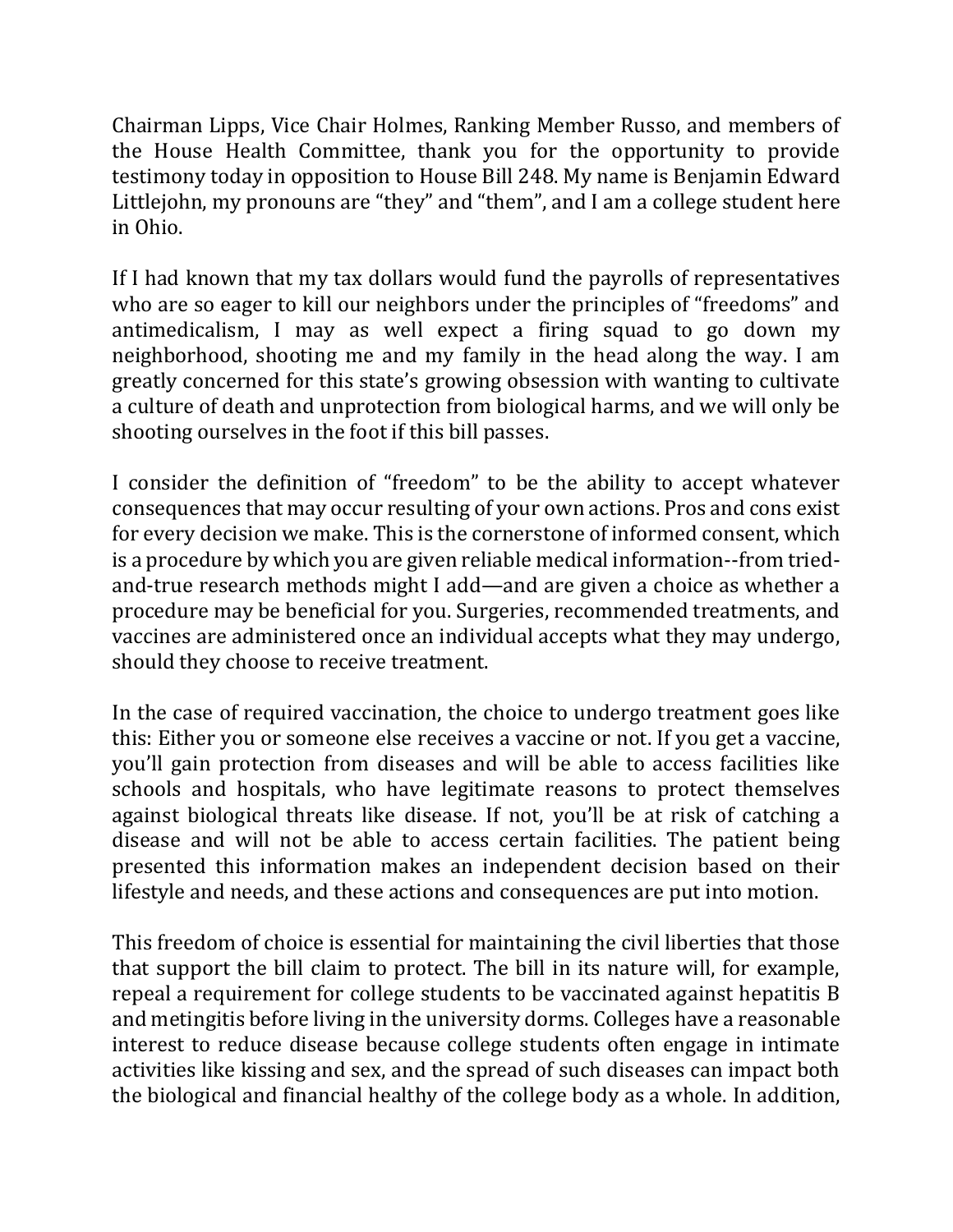these diseases can spread outside of the campus should such intimate activities be done with those outside that particular college. (If the person reading this to themselves or aloud may, please refer to or showcase the images attached showcasing symptoms of hepatitis B and metingitis.) Risk reduction measures like requiring vaccination are thus reasonable. The option to live off-campus is still legally protected for those not vaccinated for these diseases, it's just that the student can't reside in the dorms because the college operates them and can thus impose their rules and regulations on their owned property.

This bill also overhauls existing legislation that already allows individuals in Ohio to object to medical treatments for them or their children based on religious and philosophical objections. There is already a process to facilitate this. If parents or guardians were truly concerned about their faith clashing with mandatory vaccination, they would seek out information to opt their child out. In addition, many of the required vaccinations protect against diseases that are imaged included alongside this testimony. This doesn't restrict parent or guardian options to take their children to school or homeschool them, but it does require that parents take certain protective measures before enrolling children into school because even there air and fluids are exchanged between pupils, and there too are people that regularly interact with--and are at risk for- -those carrying disease. Thus it's reasonable for schools to require vaccination before enrollment so the institutions may function smoothly and healthy for all involved.

In addition, a business has interest in requiring vaccination for employment because its interest for good operation conflicts with the reality that diseases can occur at random and cripple operations. Restaurants for example deal with a lot of fluid and air exchange, alongside staff having to meet various customers face to face and exchanging air with them. Businesses thus have a choice on whether to take the risk that their operations and the employees that execute them will function perfectly, even in times of terrible biological disease. Therefore, it is reasonable for a business to implement a "no mask, no service" mandate to protect its own self-interests because the space it operates on is privately owned. It would be unnecessary governmental intervention to restrict the freedom of businesses to protect against biological threats. This does not restrict people's choice to take their business elsewhere, but a consequence of not wearing a mask in this situation would be not being able to conduct business, in which this measure to mitigate disease does not infringe on civil liberties.